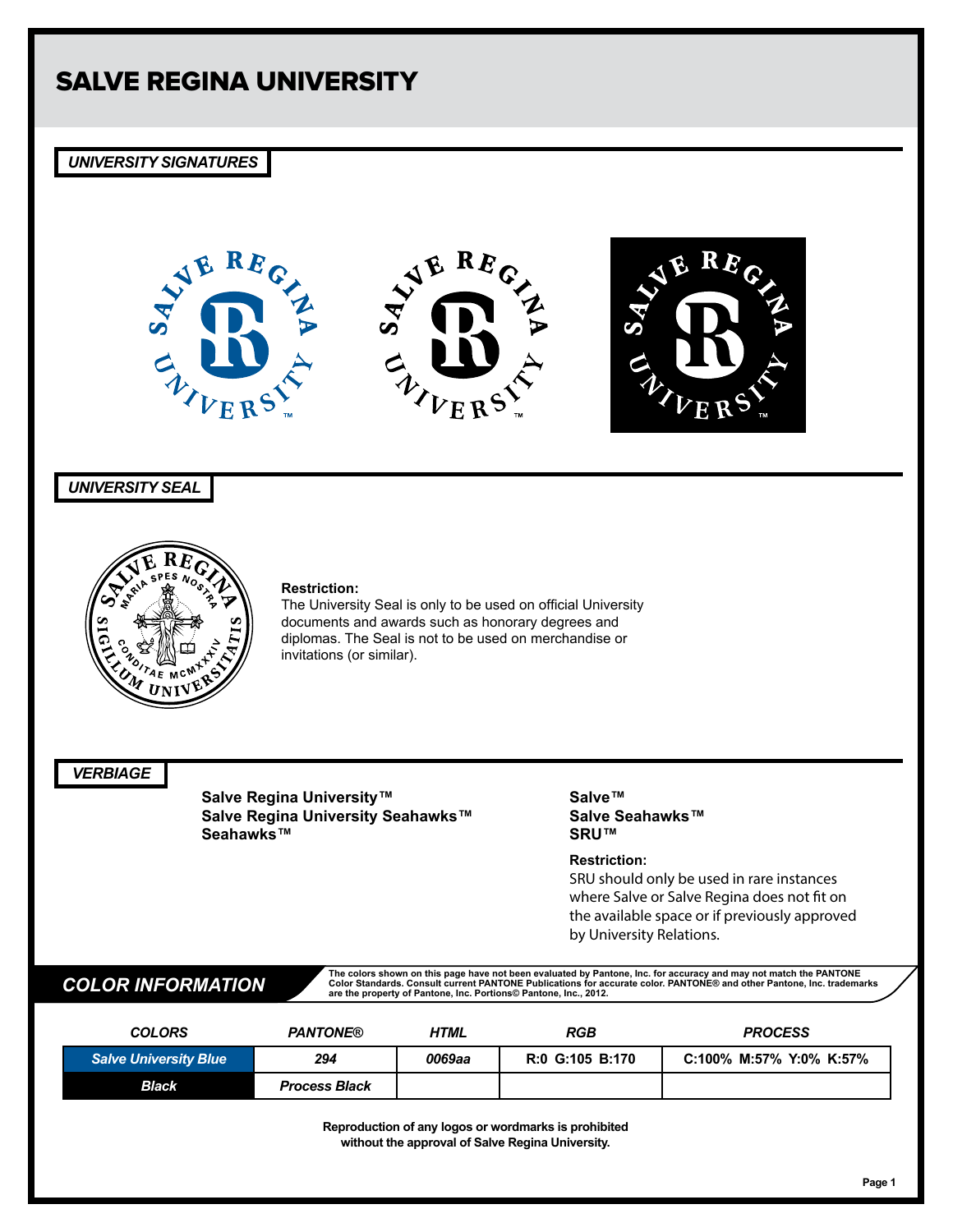## *SEAHAWK LOGO*



### **Restriction:**

The Seahawk is the official mascot of Salve Regina University. The logo or Seahawk emblem is to be used mainly for Athletics with the exception of specialized uses to signify specific Student Life activities or publications for on-campus or student use.

The colors shown on this page have not been evaluated by Pantone, Inc. for accuracy and may not match the PANTONE COLOR INFORMATION Consult current PANTONE are the property of Pantone, Inc. Consult current Pantone, Inc. tr

| <b>COLORS</b>                | <b>PANTONE®</b>      | HTML   | <b>RGB</b>      | <b>PROCESS</b>          |
|------------------------------|----------------------|--------|-----------------|-------------------------|
| <b>Salve University Blue</b> | 294                  | 0069aa | R:0 G:105 B:170 | C:100% M:57% Y:0% K:57% |
| Black                        | <b>Process Black</b> |        |                 |                         |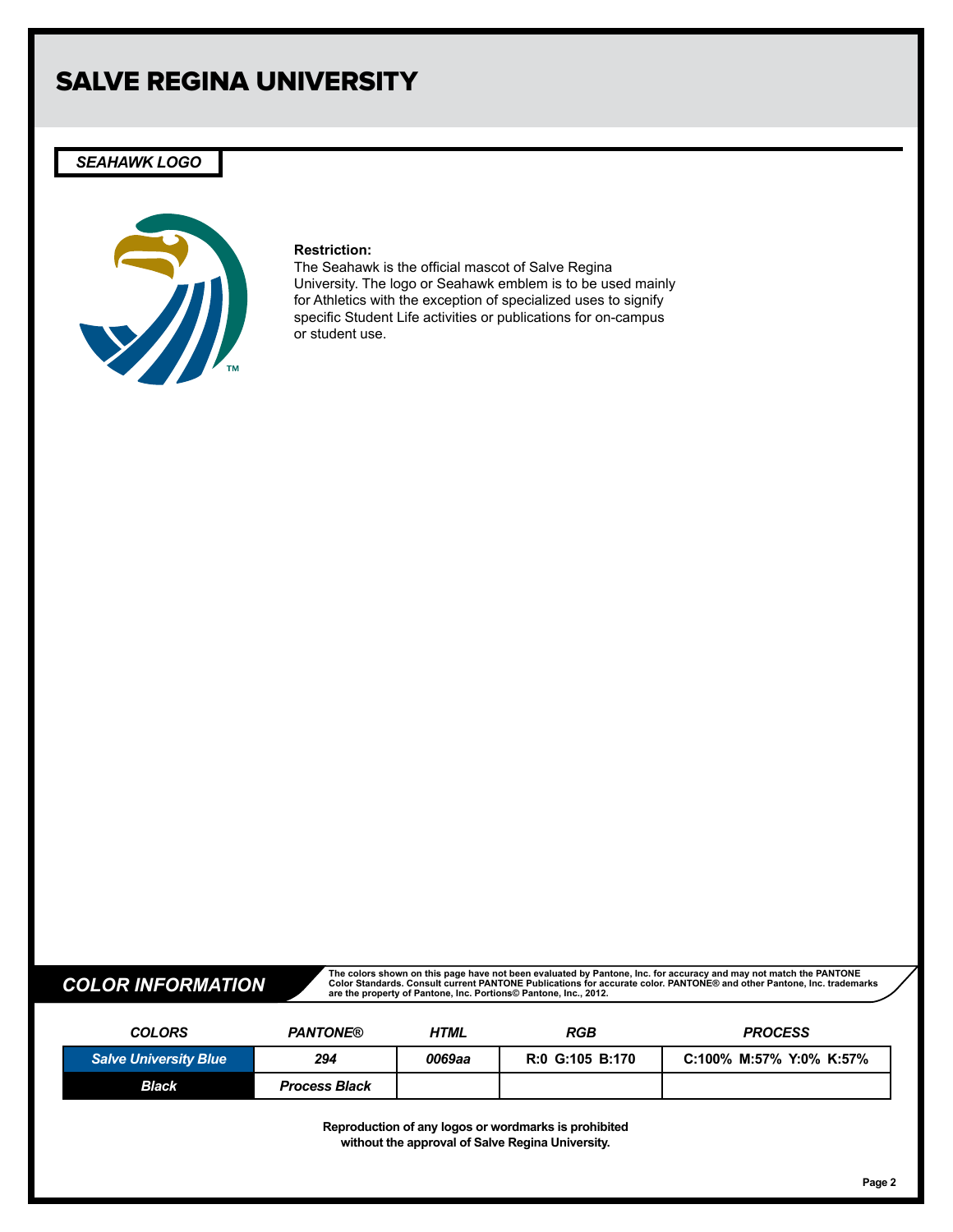*POSITIONING STATEMENT*



*Fonts: Utopia Franklin Gothic*

The colors shown on this page have not been evaluated by Pantone, Inc. for accuracy and may not match the PANTONE COLOR INFORMATION Consult current PANTONE are the property of Pantone, Inc. Consult current Pantone, Inc. tr

| <b>COLORS</b>                | <b>PANTONE®</b>      | <b>HTML</b> | RGB             | <b>PROCESS</b>          |
|------------------------------|----------------------|-------------|-----------------|-------------------------|
| <b>Salve University Blue</b> | 294                  | 0069aa      | R:0 G:105 B:170 | C:100% M:57% Y:0% K:57% |
| <b>Black</b>                 | <b>Process Black</b> |             |                 |                         |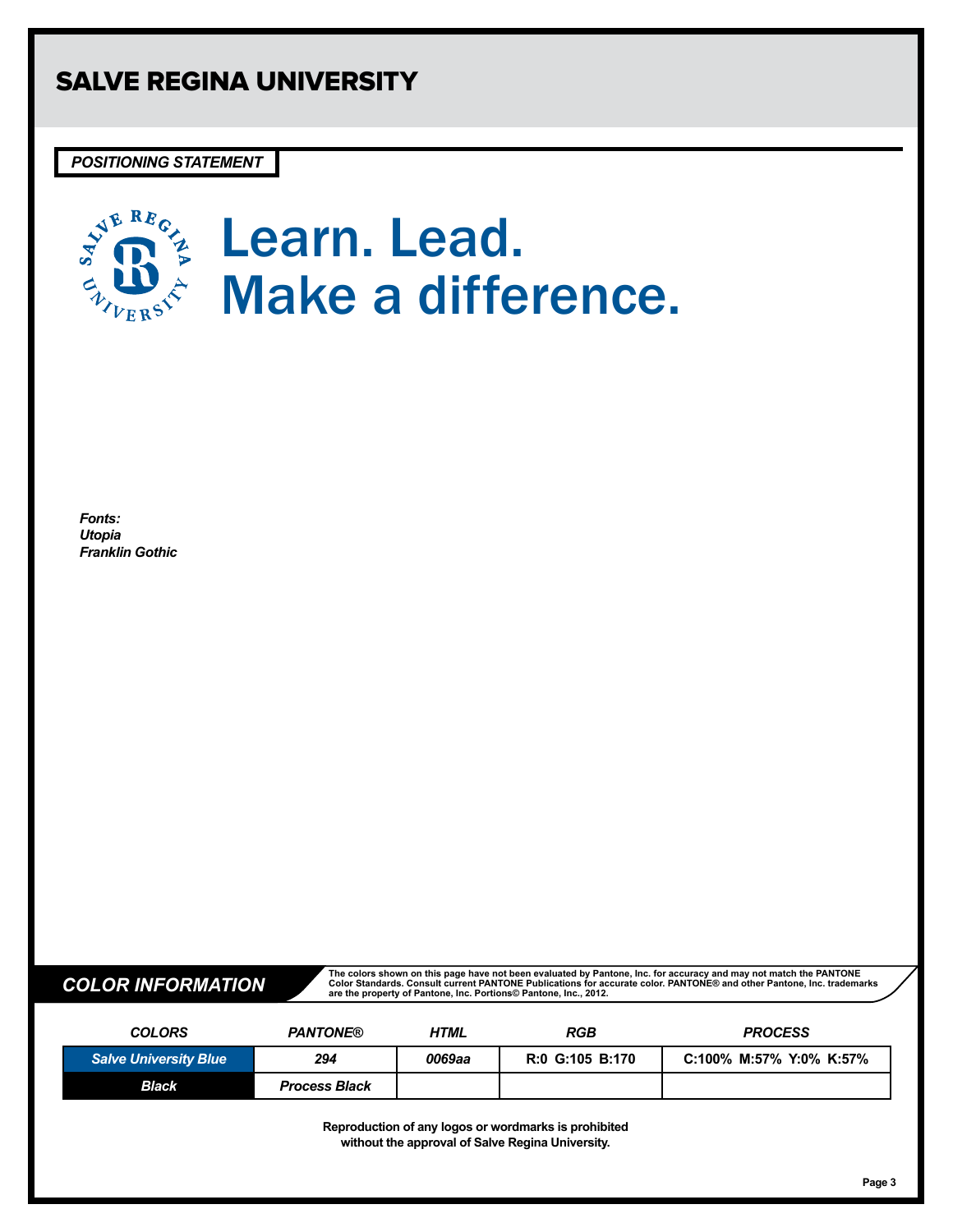## *ACADEMIC DEPARTMENTS*



**E** Center for Student Development



Office of **International Programs** 

American Studies Program Counseling Services Cultural and Historic Preservation Program Department of Administration of Justice Department of Art Department of Athletics Department of Biology and Biomedical Sciences Department of Business Studies and Economics Department of Chemistry Department of Education Department of English Department of History

Department of Mathematical Sciences Department of Modern and Classical Languages Department of Music, Theatre and Dance Department of Nursing Department of Philosophy Department of Political Science Department of Psychology Department of Religious and Theological Studies Department of Social Work Department of Sociology and Anthropology Environmental Studies Program Global Studies Program

The colors shown on this page have not been evaluated by Pantone, Inc. for accuracy and may not match the PANTONE COLOR INFORMATION Consult current PANTONE are the property of Pantone, Inc. Consult current Pantone, Inc. tr

| <b>COLORS</b>                | <b>PANTONE®</b>      | <b>HTML</b> | <b>RGB</b>      | <b>PROCESS</b>          |
|------------------------------|----------------------|-------------|-----------------|-------------------------|
| <b>Salve University Blue</b> | 294                  | 0069aa      | R:0 G:105 B:170 | C:100% M:57% Y:0% K:57% |
| <b>Black</b>                 | <b>Process Black</b> |             |                 |                         |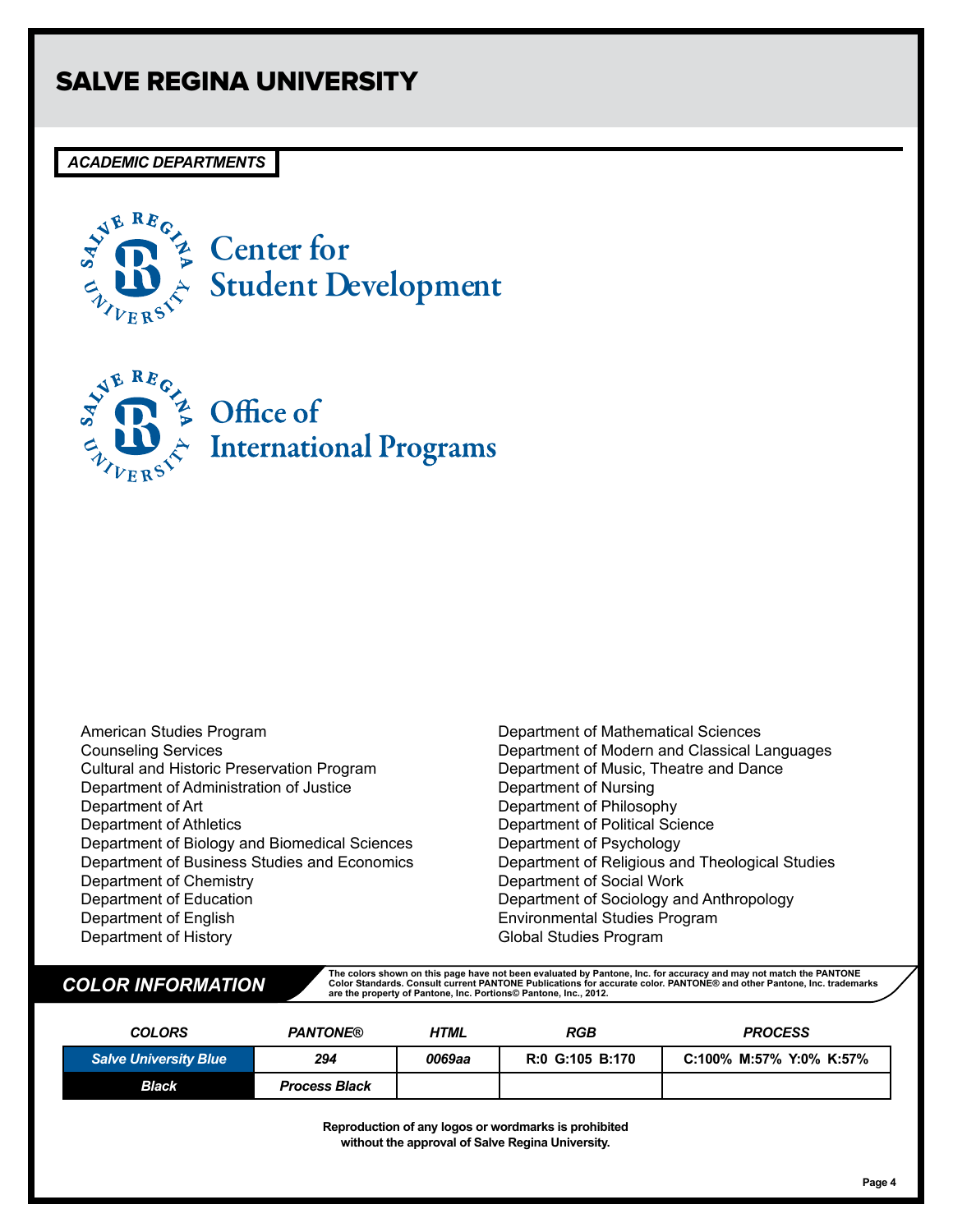## *OFFICES AND SERVICES*



**UNIVERSITY RELATIONS AND ADVANCEMENT**



Business Office Chancellor's Office Counseling Services Health Services Office of Academic Affairs Office of Admissions Office of Campus Life Office of Career Development Office of Community Service Office of Conferences and Events Office of Development Office of Financial Aid Office of Graduate and Professionals Studies

Office of Human Resources Office of Information Technology Office of International Programs Office of Mission Integration Office of Multicultural Programs Office of Purchasing Office of the Registrar Office of Safety and Security Office of Student Activities Office of University Relations Pell Center for International Relations and Public Policy President's Office

The colors shown on this page have not been evaluated by Pantone, Inc. for accuracy and may not match the PANTONE COLOR INFORMATION Consult current PANTONE are the property of Pantone, Inc. Consult current Pantone, Inc. tr

| <b>COLORS</b>                | <b>PANTONE®</b>      | HTML   | <b>RGB</b>      | <b>PROCESS</b>          |
|------------------------------|----------------------|--------|-----------------|-------------------------|
| <b>Salve University Blue</b> | 294                  | 0069aa | R:0 G:105 B:170 | C:100% M:57% Y:0% K:57% |
| Black                        | <b>Process Black</b> |        |                 |                         |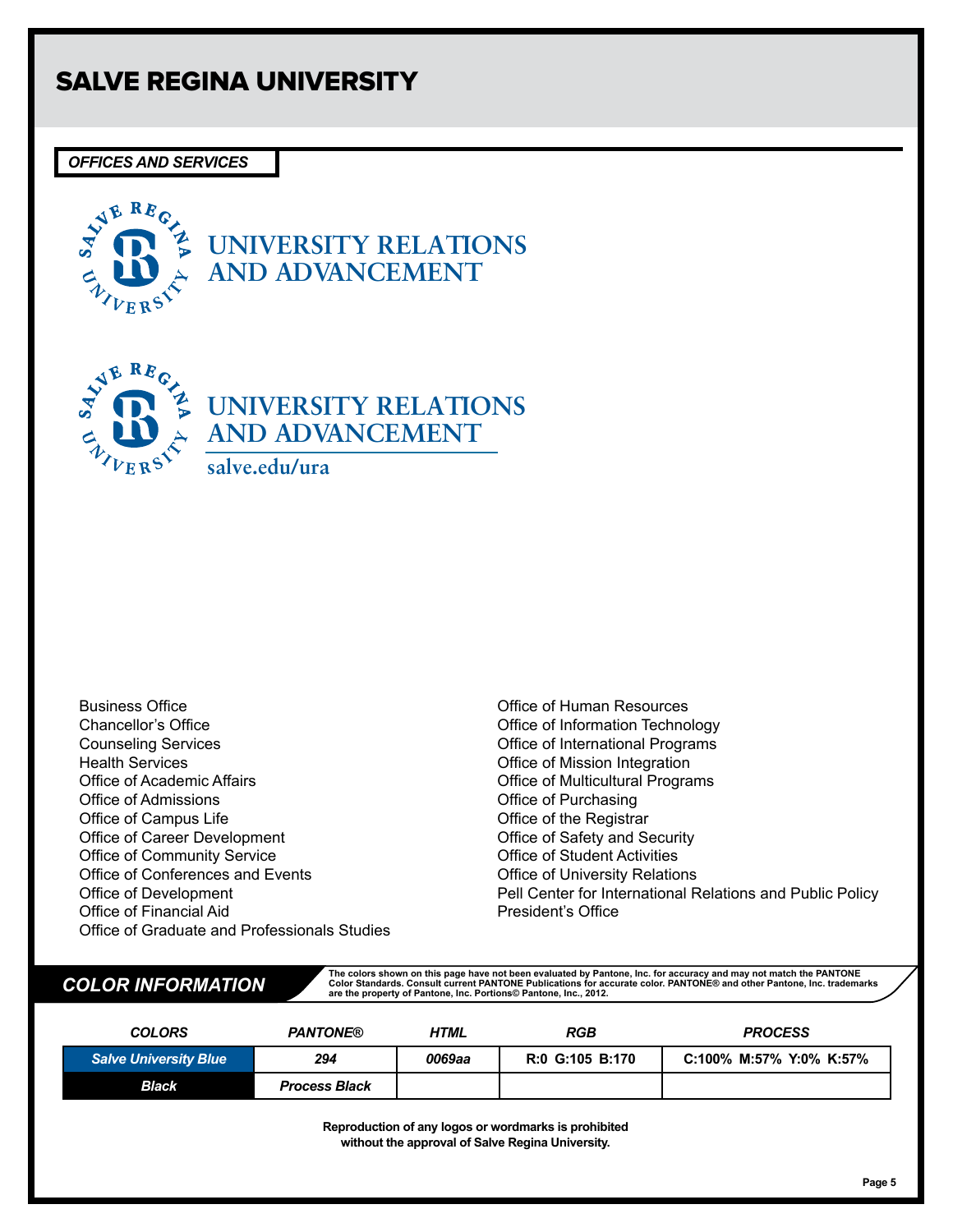## *OFFICES AND SERVICES - VERTICAL*



**CENTER FOR ADULT EDUCATION**



PELL CENTER *for* INTERNATIONAL RELATIONS *and* PUBLIC POLICY

Business Office Chancellor's Office Counseling Services Health Services Office of Academic Affairs Office of Admissions Office of Campus Life Office of Career Development Office of Community Service Office of Conferences and Events Office of Development Office of Financial Aid Office of Graduate Studies and Continuing Education

Office of Human Resources Office of Information Technology Office of International Programs Office of Mission Integration Office of Multicultural Programs Office of Purchasing Office of the Registrar Office of Safety and Security Office of Student Activities Office of University Relations Pell Center for International Relations and Public Policy President's Office

The colors shown on this page have not been evaluated by Pantone, Inc. for accuracy and may not match the PANTONE COLOR INFORMATION Consult current PANTONE are the property of Pantone, Inc. Consult current Pantone, Inc. tr

| <b>COLORS</b>                | <b>PANTONE®</b>      | <b>HTML</b> | RGB             | <b>PROCESS</b>          |
|------------------------------|----------------------|-------------|-----------------|-------------------------|
| <b>Salve University Blue</b> | 294                  | 0069aa      | R:0 G:105 B:170 | C:100% M:57% Y:0% K:57% |
| Black                        | <b>Process Black</b> |             |                 |                         |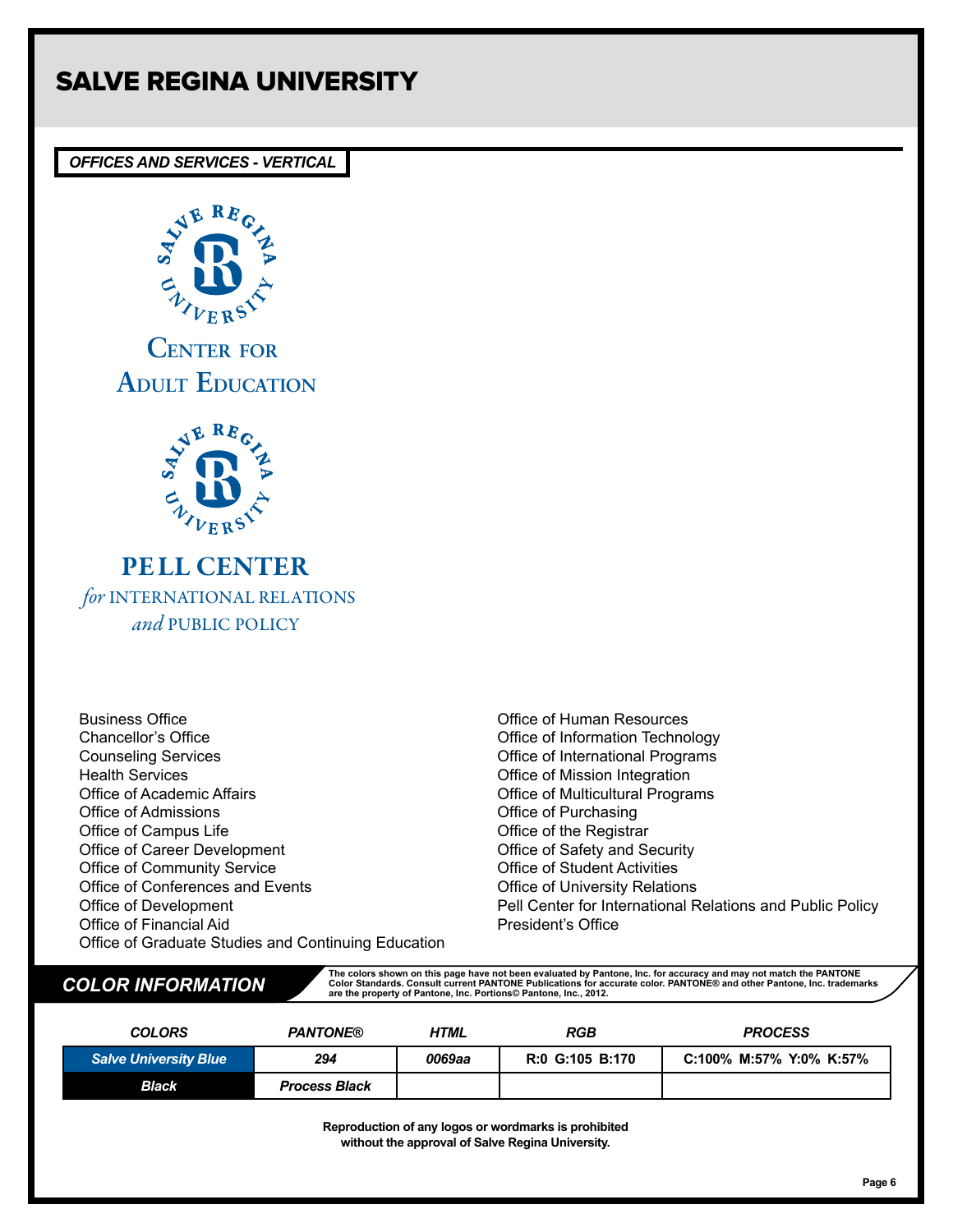*PELL CENTER STYLES*





# **SUBBING PELL CENTER** salve.edu/pellcenter



**PELL CENTER** 

for INTERNATIONAL RELATIONS and PUBLIC POLICY

*Fonts: Utopia Sabon*

The colors shown on this page have not been evaluated by Pantone, Inc. for accuracy and may not match the PANTONE COLOR INFORMATION Consult current PANTONE are the property of Pantone, Inc. Consult current Pantone, Inc. tr

| <b>COLORS</b>                | <b>PANTONE®</b>      | HTML   | <b>RGB</b>      | <b>PROCESS</b>          |
|------------------------------|----------------------|--------|-----------------|-------------------------|
| <b>Salve University Blue</b> | 294                  | 0069aa | R:0 G:105 B:170 | C:100% M:57% Y:0% K:57% |
| <b>Black</b>                 | <b>Process Black</b> |        |                 |                         |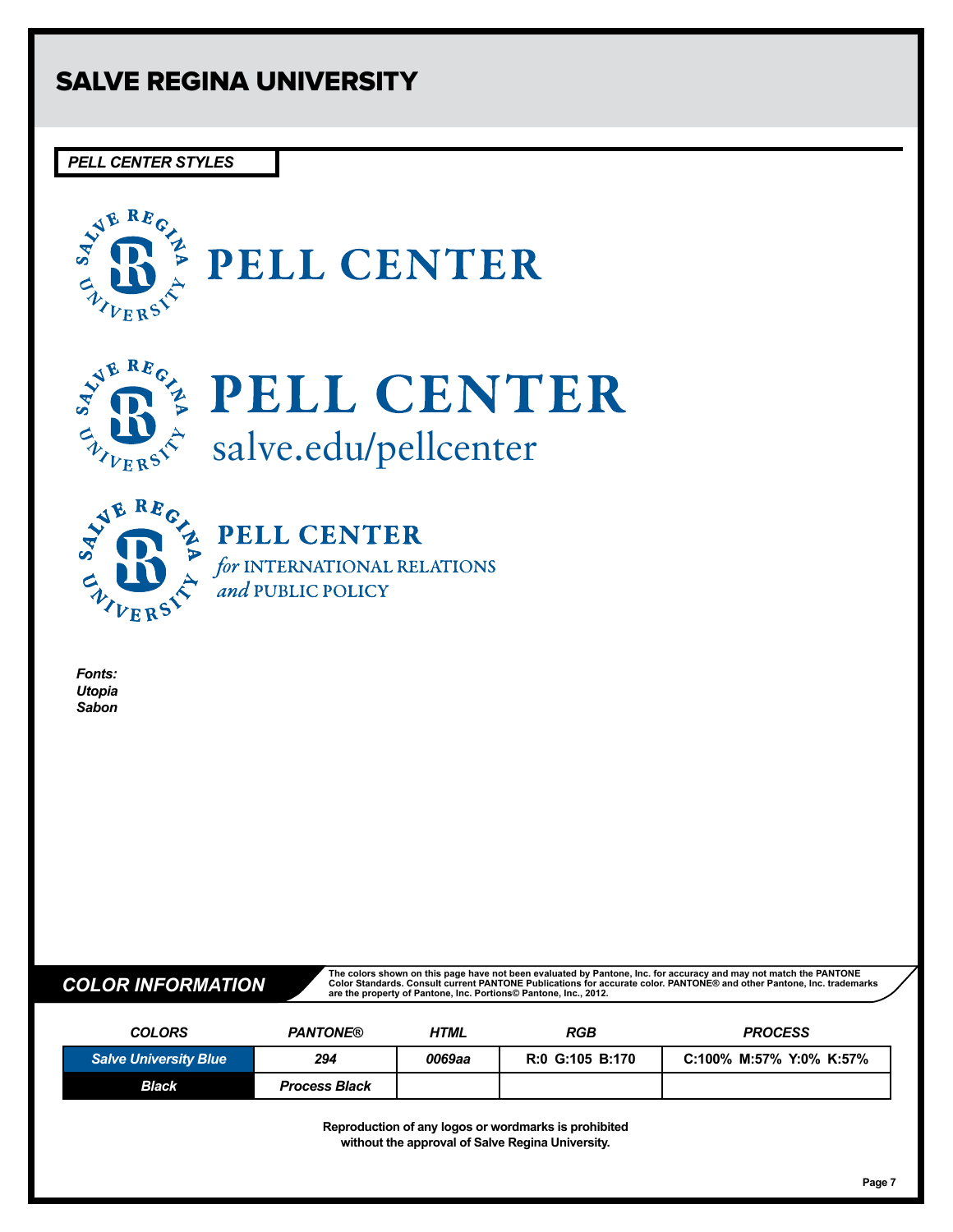*WEB LOGO AND STYLES*





salve.edu

*Fonts: Franklin Gothic URW Utopia STD Utopia STD Caption Utopia STD Display Utopia STD Headline Utopia STD Subhead*

The colors shown on this page have not been evaluated by Pantone, Inc. for accuracy and may not match the PANTONE<br>Color Standards. Consult current PANTONE Publications for accurate color. PANTONE® and other Pantone, Inc.

| <b>COLORS</b>                | <b>PANTONE®</b>   | <b>HTML</b> | RGB               | <b>PROCESS</b>          |
|------------------------------|-------------------|-------------|-------------------|-------------------------|
| <b>Salve University Blue</b> | 294               | #1170a0     | R:0 G:105 B:170   | C:100% M:57% Y:0% K:57% |
| <b>Navy</b>                  | <b>Navy</b>       | #0d1e32     | R:13 G:30 B:50    | C:92% M:79% Y:52% K:63% |
| Gold                         | Gold              | #f1b636     | R:241 G:182 B:54  | C:5% M:30% Y:91% K:0%   |
| <b>Light Gray</b>            | <b>Light Gray</b> | #f0f0f0     | R:240 G:240 B:240 | C:4% M:3% Y:3% K:0%     |
| Gray                         | Gray              | #666666     | R:102 G:102 B:102 | C:60% M:51% Y:51% K:20% |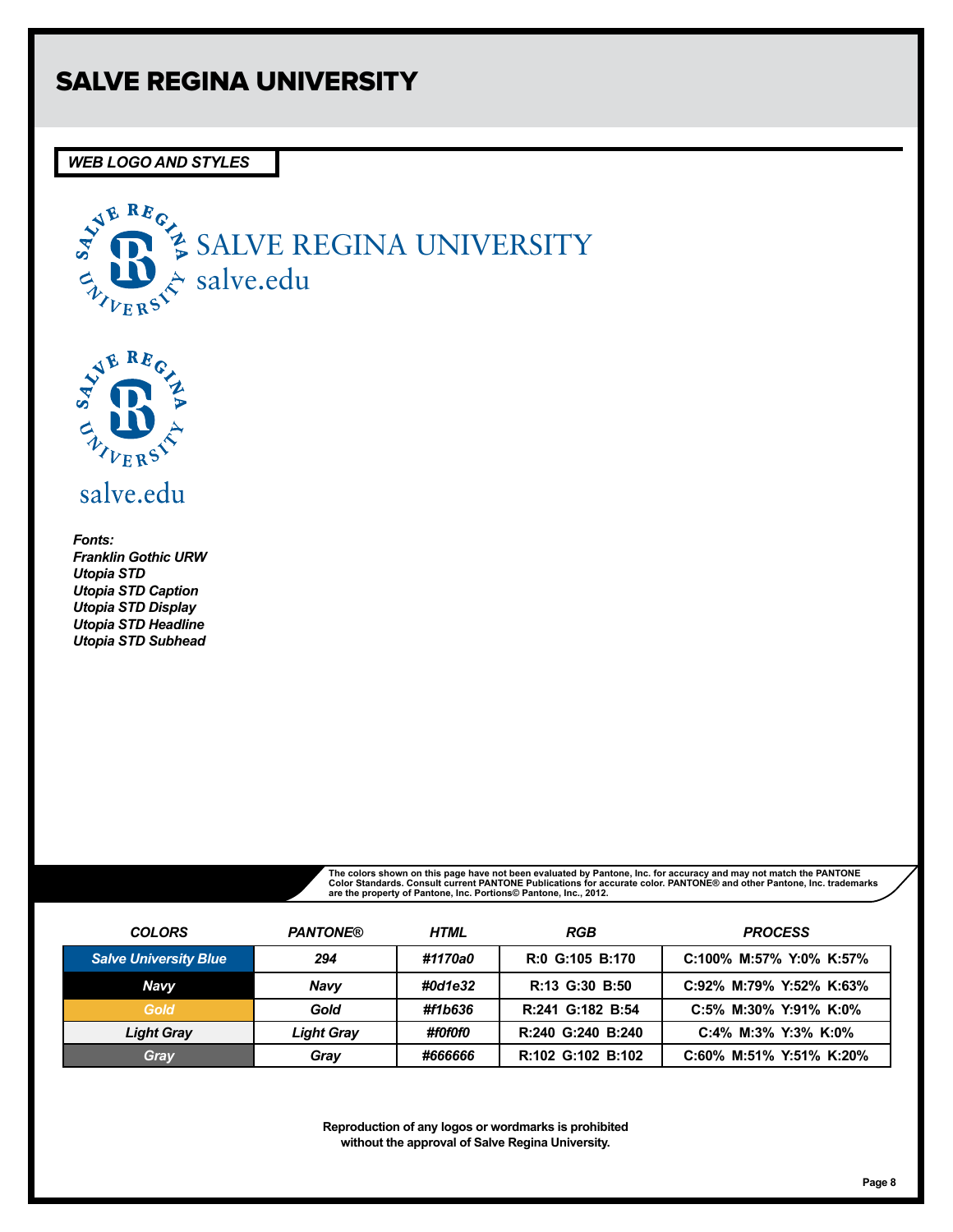*SALVETODAY STYLES*



*Fonts: Arial Font Family Utopia*

The colors shown on this page have not been evaluated by Pantone, Inc. for accuracy and may not match the PANTONE<br>Color Standards. Consult current PANTONE Publications for accurate color. PANTONE® and other Pantone, Inc.

| <b>COLORS</b>                | <b>PANTONE®</b> | HTML    | RGB              | <b>PROCESS</b>          |
|------------------------------|-----------------|---------|------------------|-------------------------|
| <b>Salve University Blue</b> | 294             | #1170a0 | R:0 G:105 B:170  | C:100% M:57% Y:0% K:57% |
| Navv                         | Navv            | #0d1e32 | R:13 G:30 B:50   | C:92% M:79% Y:52% K:63% |
| Gold                         | Gold            | #f1b636 | R:241 G:182 B:54 | C:5% M:30% Y:91% K:0%   |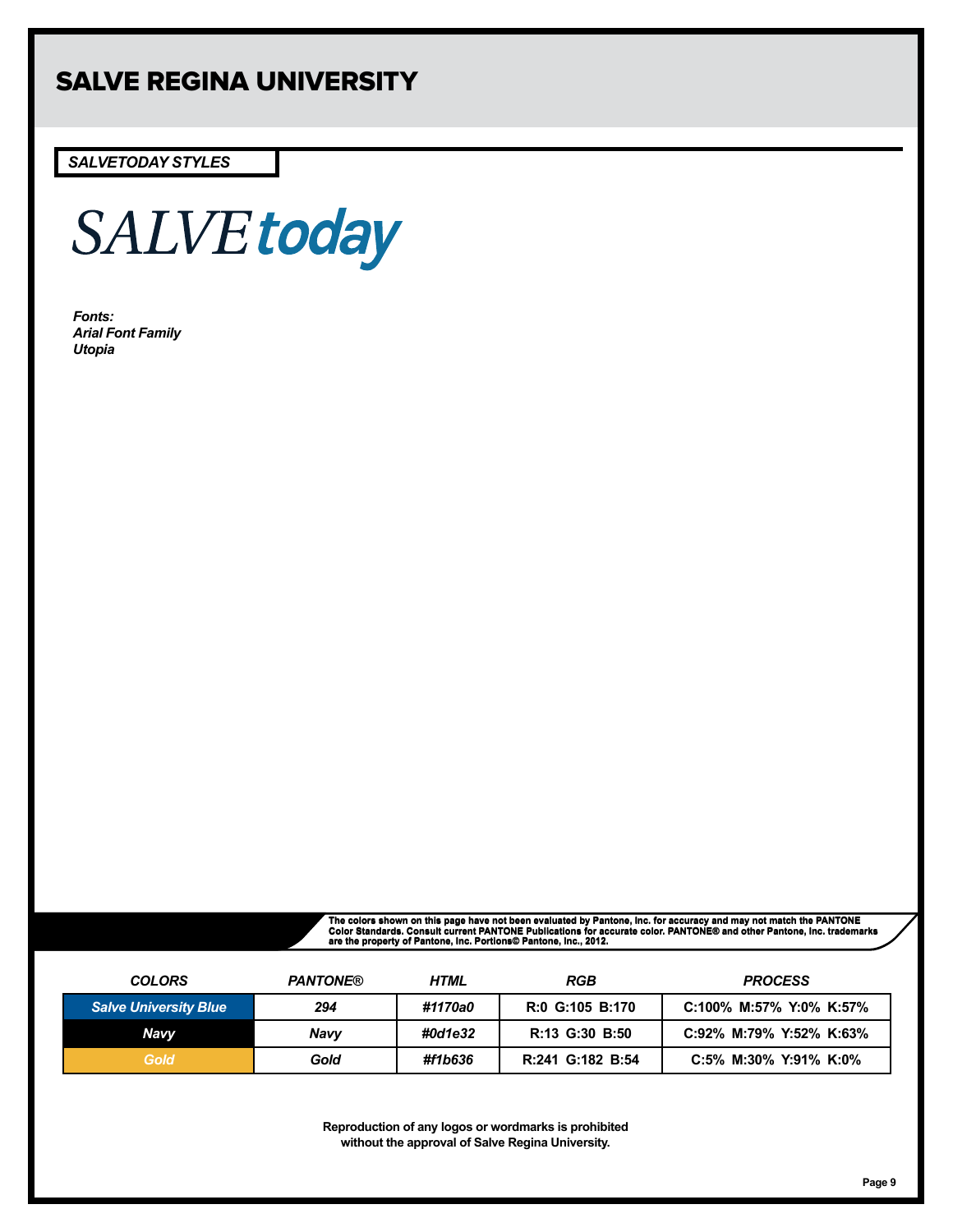*MERCHANDISE FOR ACADEMIC DEPARTMENTS*

# **SALVEBusiness** SALVEEnglish **SALVE Music SALVE** Biology

*Fonts: Utopia Karla*

> The colors shown on this page have not been evaluated by Pantone, Inc. for accuracy and may not match the PANTONE<br>Color Standards. Consult current PANTONE Publications for accurate color. PANTONE® and other Pantone, Inc. t **are the property of Pantone, Inc. Portions© Pantone, Inc., 2012.**

| <b>COLORS</b>                | <b>PANTONE®</b> | HTML    | <b>RGB</b>       | <b>PROCESS</b>          |
|------------------------------|-----------------|---------|------------------|-------------------------|
| <b>Salve University Blue</b> | 294             | #1170a0 | R:0 G:105 B:170  | C:100% M:57% Y:0% K:57% |
| Navy                         | <b>Navy</b>     | #0d1e32 | R:13 G:30 B:50   | C:92% M:79% Y:52% K:63% |
| Gold                         | Gold            | #f1b636 | R:241 G:182 B:54 | C:5% M:30% Y:91% K:0%   |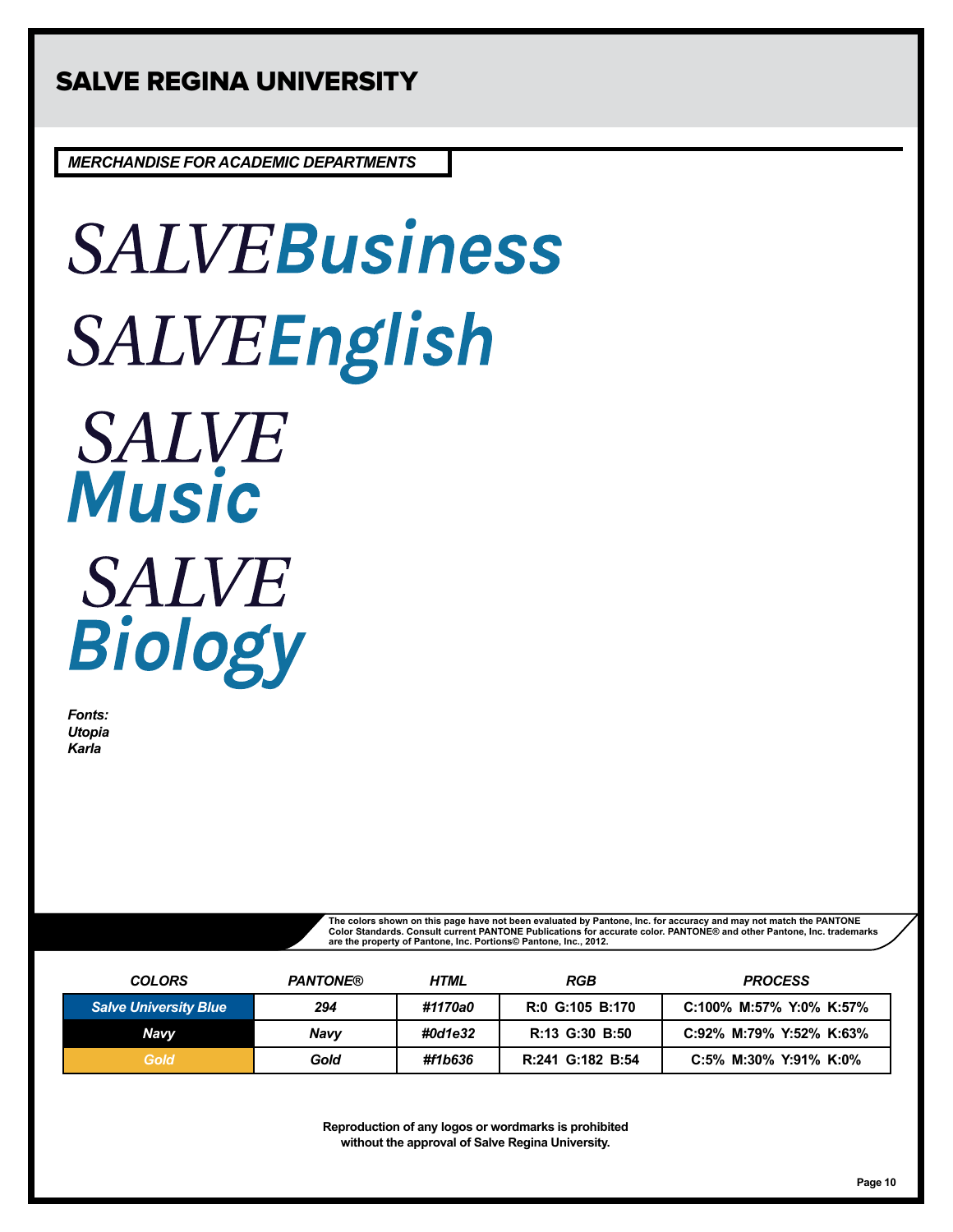## *ATHLETIC MARKS*

These athletic marks are for the official use of Salve Regina University athletics and the University's officially licensed vendors. The athletic marks may not be used interchangeably with the main Salve Regina University marks or logo. Each varsity team and club sport has a team-specific mark that will be displayed on team uniforms and other collateral.



**COLOR INFORMATION**<br>
<sup>Color</sup> Standards. Consult current PANTONE Publications for accurate color. PANTONE® and other Pantone, Inc. trademarks<br>
are the property of Pantone, Inc. Portions© Pantone, Inc., 2012.

| <b>COLORS</b>               | <b>PANTONE®</b>      | HTML   | RGB              | <b>PROCESS</b>           |
|-----------------------------|----------------------|--------|------------------|--------------------------|
| <b>Salve Athletic Blue</b>  | 2955                 | 00447c | R:0 G:68 B:124   | C:100% M:45% Y:0% K:60%  |
| <b>Salve Athletic Green</b> | 3292                 | 005d55 | R:0 G:93 B:85    | C:100% M:11% Y:48% K:50% |
| <b>Salve Athletic Gold</b>  | 126                  | 9e7c0c | R:158 G:124 B:12 | C:10% M:30% Y:100% K:34% |
| Black                       | <b>Process Black</b> |        |                  |                          |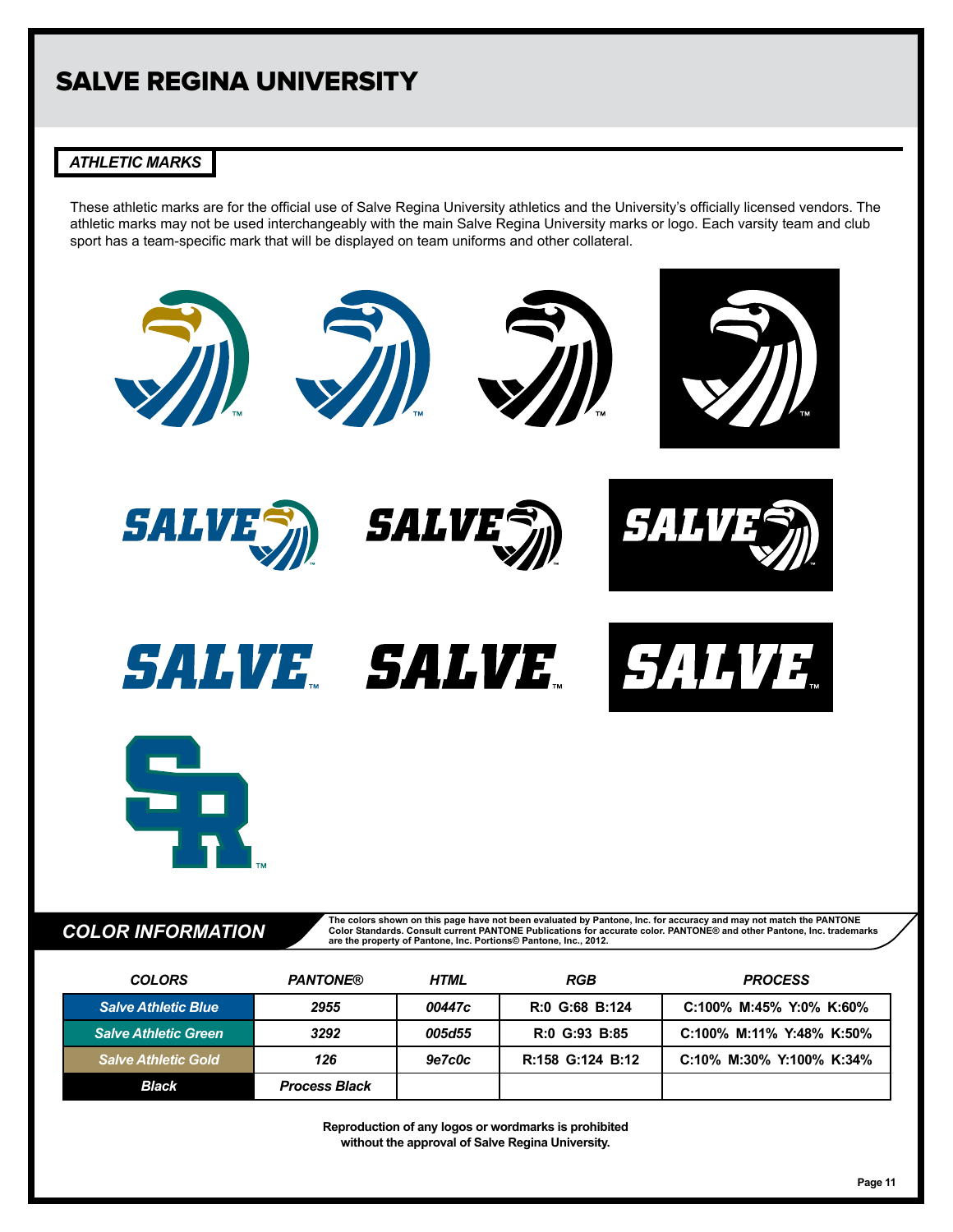*SPORT SPECIFIC MARKS - SALVE*





































The colors shown on this page have not been evaluated by Pantone, Inc. for accuracy and may not match the PANTONE<br>COLOR INFORMATION consult current PANTONE are the property of Pantone, Inc. Consult current PANTONE and othe

| <b>COLORS</b>               | <b>PANTONE®</b>      | <b>HTML</b> | RGB              | <b>PROCESS</b>           |
|-----------------------------|----------------------|-------------|------------------|--------------------------|
| <b>Salve Athletic Blue</b>  | 2955                 | 00447c      | R:0 G:68 B:124   | C:100% M:45% Y:0% K:60%  |
| <b>Salve Athletic Green</b> | 3292                 | 005d55      | R:0 G:93 B:85    | C:100% M:11% Y:48% K:50% |
| <b>Salve Athletic Gold</b>  | 126                  | 9e7c0c      | R:158 G:124 B:12 | C:10% M:30% Y:100% K:34% |
| <b>Black</b>                | <b>Process Black</b> |             |                  |                          |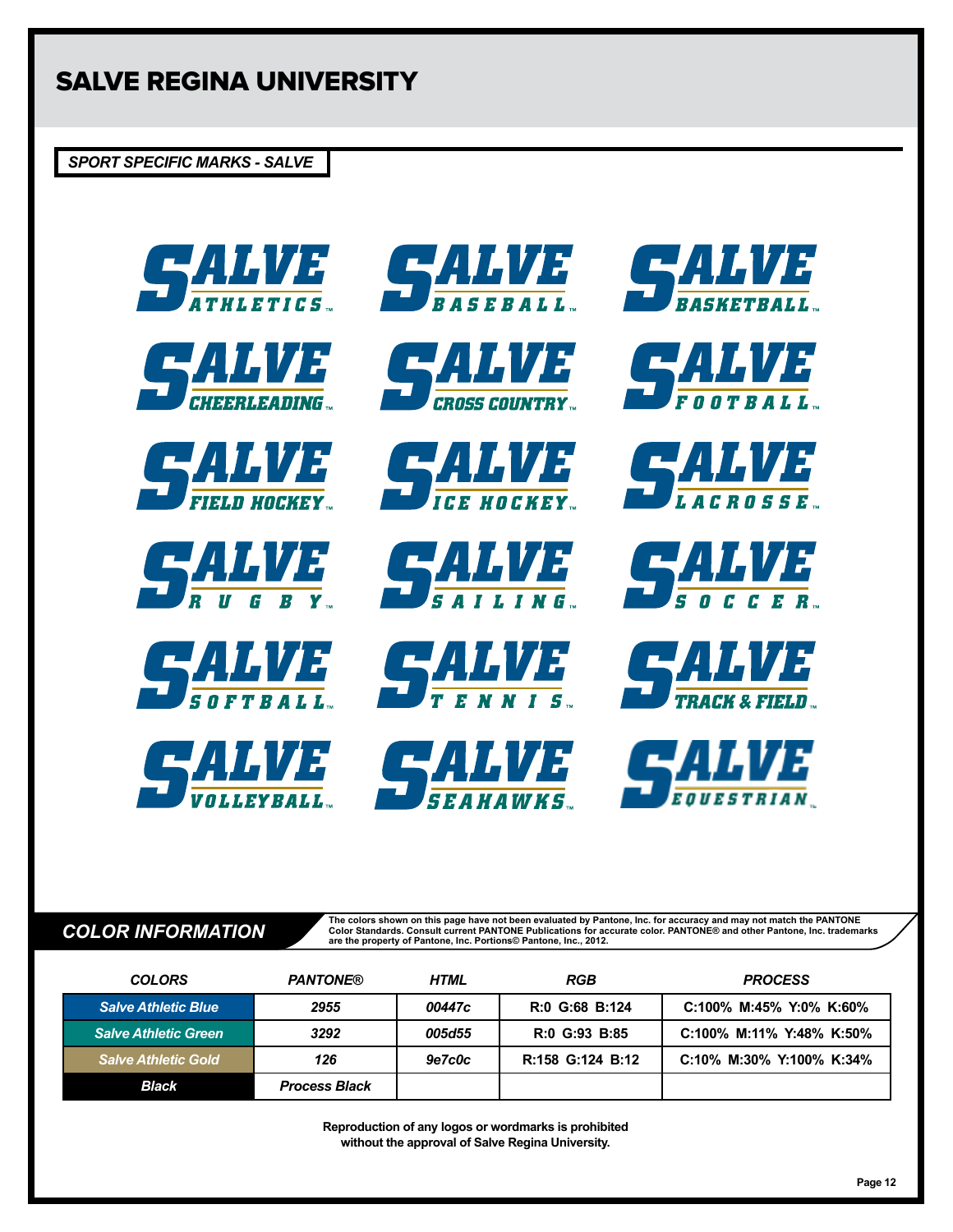*SPORT SPECIFIC MARKS - SALVE (CONTINUED)*





























![](_page_12_Picture_16.jpeg)

![](_page_12_Picture_17.jpeg)

![](_page_12_Picture_18.jpeg)

![](_page_12_Picture_19.jpeg)

**The colors shown on this page have not been evaluated by Pantone, Inc. for accuracy and may not match the PANTONE**  COLOR INFORMATION<br>
TOOR TO RESERVE THE PANTONE PUblications for accurate color. PANTONE® and other Pantone, Inc. trademarks<br> **Are the property of Pantone, Inc. Portions© Pantone, Inc., 2012.** 

| <b>COLORS</b>               | <b>PANTONE®</b>      | <b>HTML</b> | <b>RGB</b>       | <b>PROCESS</b>           |
|-----------------------------|----------------------|-------------|------------------|--------------------------|
| <b>Salve Athletic Blue</b>  | 2955                 | 00447c      | R:0 G:68 B:124   | C:100% M:45% Y:0% K:60%  |
| <b>Salve Athletic Green</b> | 3292                 | 005d55      | R:0 G:93 B:85    | C:100% M:11% Y:48% K:50% |
| <b>Salve Athletic Gold</b>  | 126                  | 9e7c0c      | R:158 G:124 B:12 | C:10% M:30% Y:100% K:34% |
| <b>Black</b>                | <b>Process Black</b> |             |                  |                          |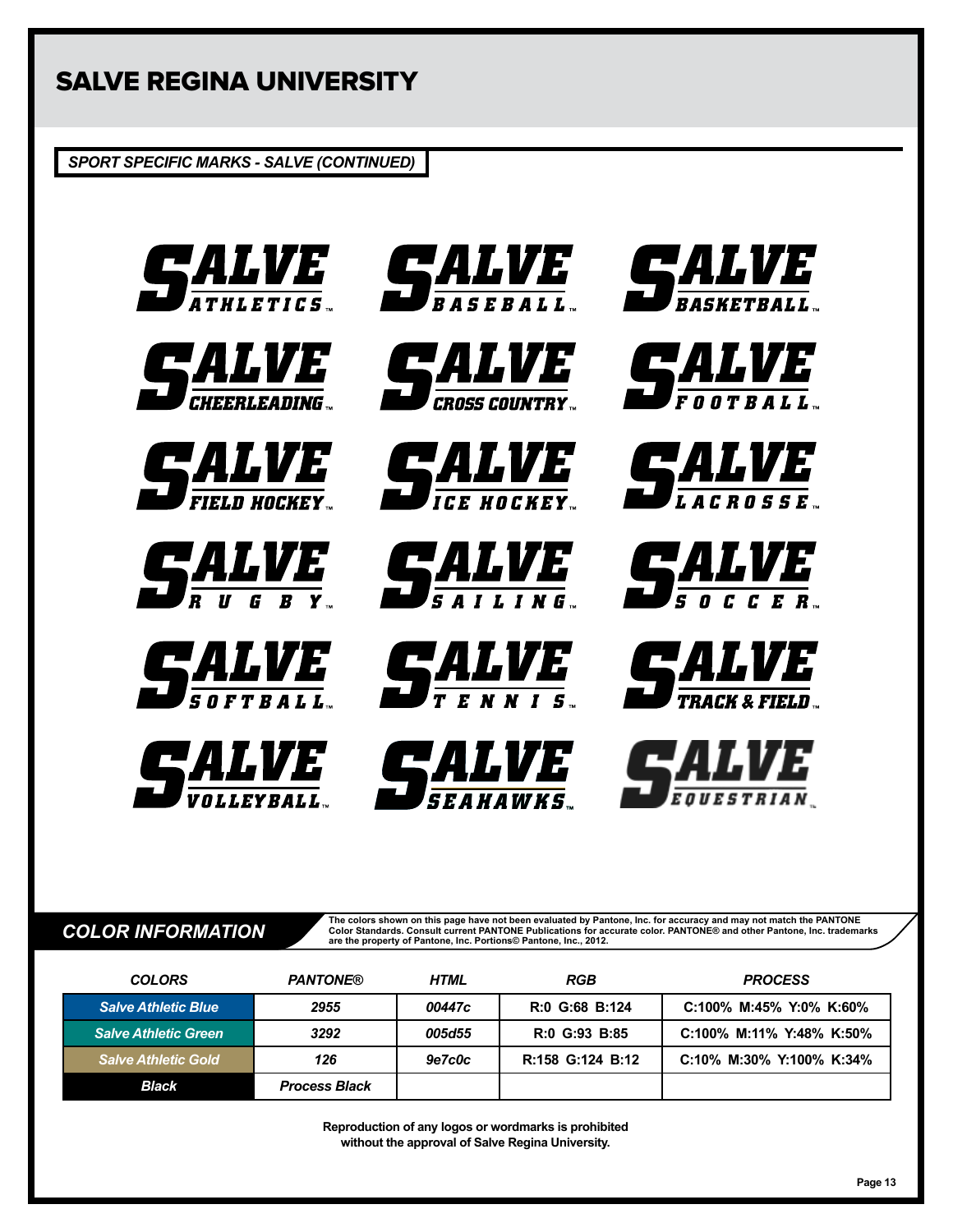*SPORT SPECIFIC MARKS - SALVE (CONTINUED)*

![](_page_13_Picture_2.jpeg)

The colors shown on this page have not been evaluated by Pantone, Inc. for accuracy and may not match the PANTONE<br>COLOR INFORMATION consult current PANTONE are the property of Pantone, Inc. Consult current PANTONE and othe

| <b>COLORS</b>               | <b>PANTONE®</b>      | <b>HTML</b> | <b>RGB</b>       | <b>PROCESS</b>           |
|-----------------------------|----------------------|-------------|------------------|--------------------------|
| <b>Salve Athletic Blue</b>  | 2955                 | 00447c      | R:0 G:68 B:124   | C:100% M:45% Y:0% K:60%  |
| <b>Salve Athletic Green</b> | 3292                 | 005d55      | R:0 G:93 B:85    | C:100% M:11% Y:48% K:50% |
| <b>Salve Athletic Gold</b>  | 126                  | 9e7c0c      | R:158 G:124 B:12 | C:10% M:30% Y:100% K:34% |
| <b>Black</b>                | <b>Process Black</b> |             |                  |                          |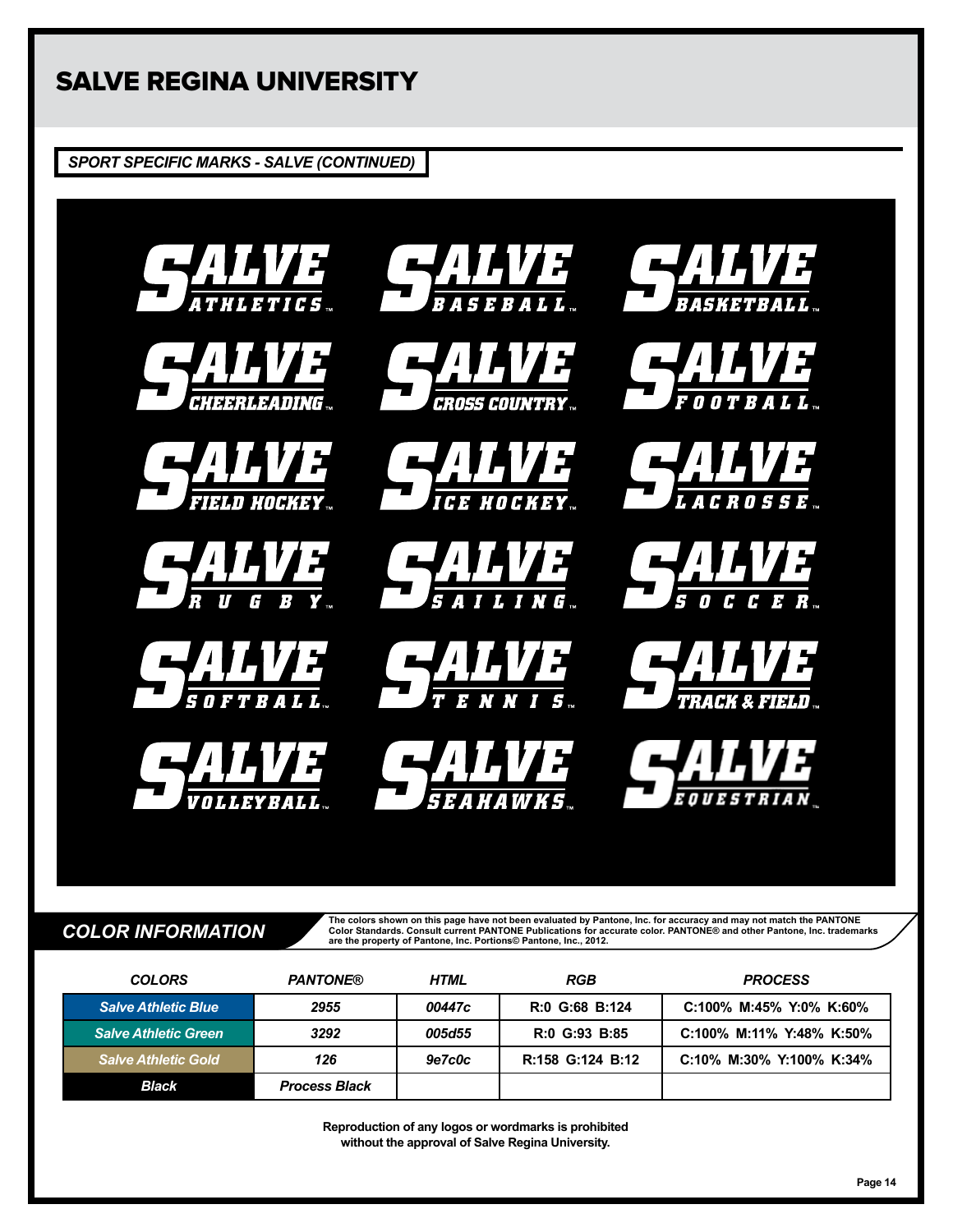## *SPORT SPECIFIC MARKS - SEAHAWKS*

![](_page_14_Picture_2.jpeg)

The colors shown on this page have not been evaluated by Pantone, Inc. for accuracy and may not match the PANTONE<br>COLOR INFORMATION consult current PANTONE are the property of Pantone, Inc. Consult current PANTONE and othe

| <b>COLORS</b>               | <b>PANTONE®</b>      | <b>HTML</b> | <b>RGB</b>       | <b>PROCESS</b>           |
|-----------------------------|----------------------|-------------|------------------|--------------------------|
| <b>Salve Athletic Blue</b>  | 2955                 | 00447c      | R:0 G:68 B:124   | C:100% M:45% Y:0% K:60%  |
| <b>Salve Athletic Green</b> | 3292                 | 005d55      | R:0 G:93 B:85    | C:100% M:11% Y:48% K:50% |
| <b>Salve Athletic Gold</b>  | 126                  | 9e7c0c      | R:158 G:124 B:12 | C:10% M:30% Y:100% K:34% |
| Black                       | <b>Process Black</b> |             |                  |                          |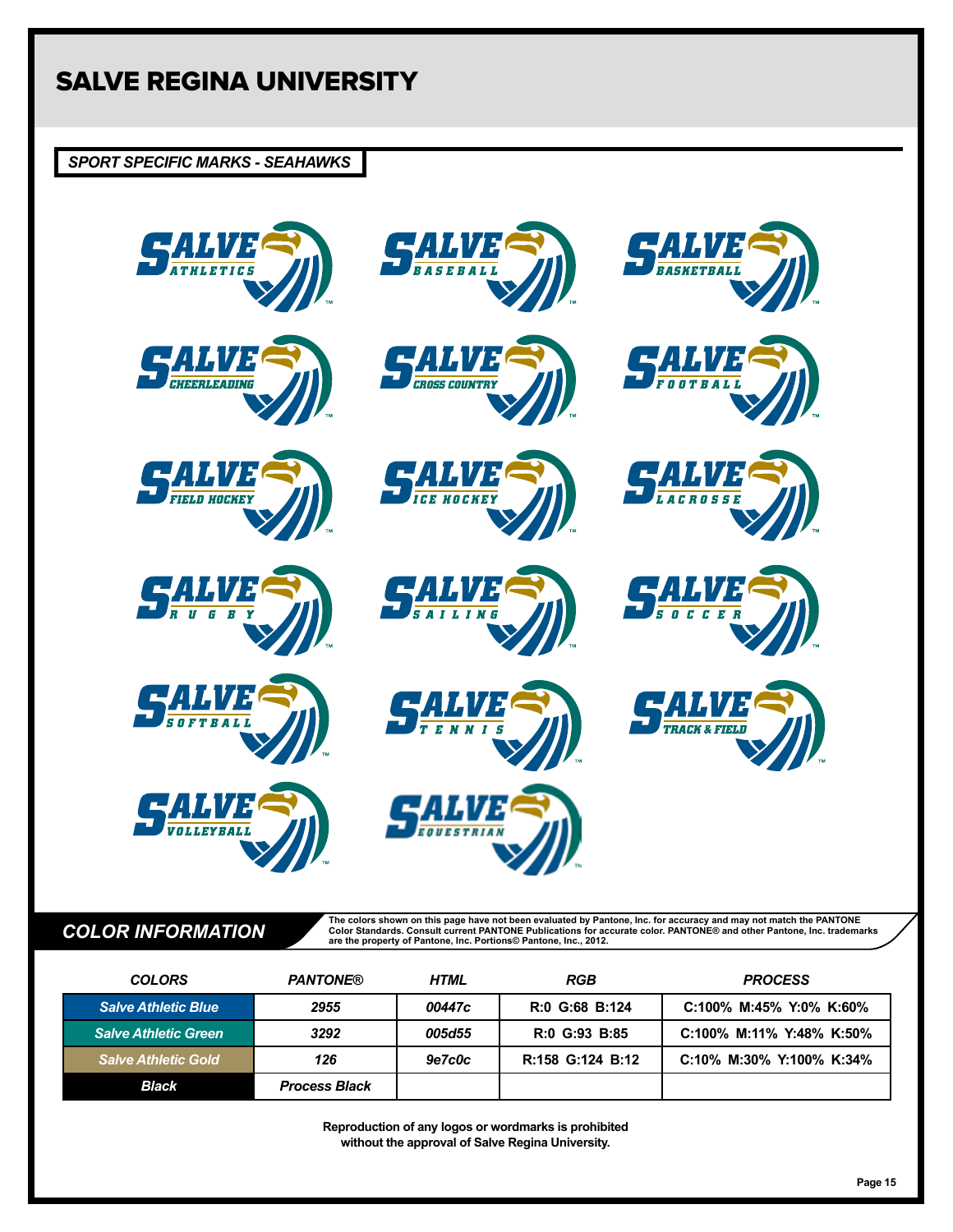*SPORT SPECIFIC MARKS - SEAHAWKS (CONTINUED)*

![](_page_15_Picture_2.jpeg)

The colors shown on this page have not been evaluated by Pantone, Inc. for accuracy and may not match the PANTONE<br>COLOR INFORMATION consult current PANTONE are the property of Pantone, Inc. Consult current PANTONE and othe

| <b>COLORS</b>               | <b>PANTONE®</b>      | <b>HTML</b> | RGB              | <b>PROCESS</b>           |
|-----------------------------|----------------------|-------------|------------------|--------------------------|
| <b>Salve Athletic Blue</b>  | 2955                 | 00447c      | R:0 G:68 B:124   | C:100% M:45% Y:0% K:60%  |
| <b>Salve Athletic Green</b> | 3292                 | 005d55      | R:0 G:93 B:85    | C:100% M:11% Y:48% K:50% |
| <b>Salve Athletic Gold</b>  | 126                  | 9e7c0c      | R:158 G:124 B:12 | C:10% M:30% Y:100% K:34% |
| <b>Black</b>                | <b>Process Black</b> |             |                  |                          |